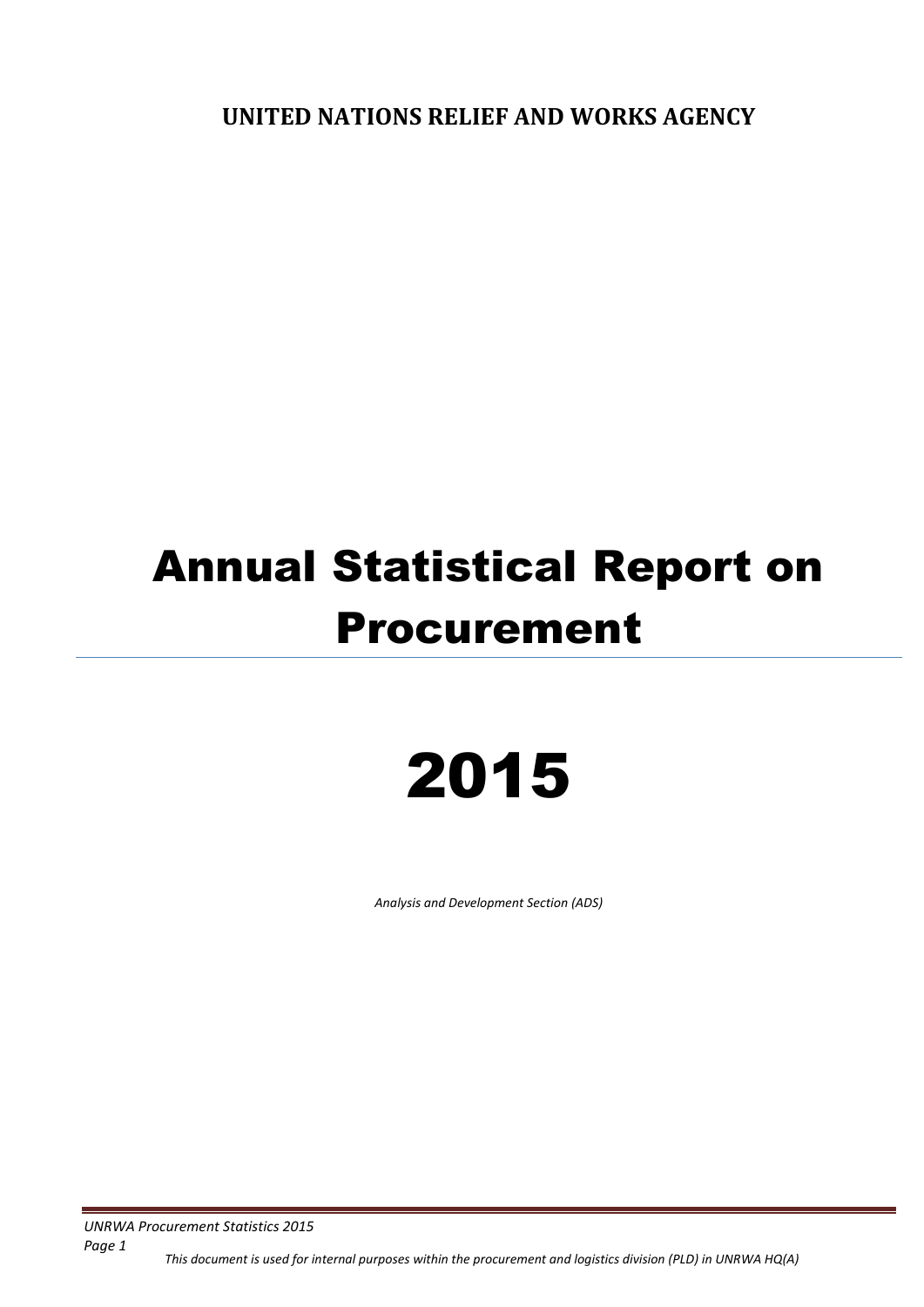#### **UNRWA Procurement Statistics 2015**

|  |  | 1. Breakdown of Procurement per Contracts Type and Issuing Locations |  |  |  |  |
|--|--|----------------------------------------------------------------------|--|--|--|--|
|--|--|----------------------------------------------------------------------|--|--|--|--|

| ID               | <b>Location</b> | <b>Category</b>        | Value (US \$)                             | % from same<br>category | <b>Proportion</b> | <b>Count of</b><br><b>Contracts</b> | <b>Proportion</b> |
|------------------|-----------------|------------------------|-------------------------------------------|-------------------------|-------------------|-------------------------------------|-------------------|
| $\mathbf{0}$     | <b>HQA</b>      | Construction           | $\overline{0}$                            | 0.00%                   | 0.00%             | $\mathbf{0}$                        | 0.00%             |
| $\mathbf{0}$     | <b>HQA</b>      | <b>Purchase Orders</b> | 100,038,705                               | 59.55%                  | 30.88%            | 863                                 | 7.41%             |
| $\Omega$         | <b>HQA</b>      | <b>Services</b>        | 10,912,636                                | 15.82%                  | 3.37%             | 478                                 | 4.10%             |
| $\overline{2}$   | FOG             | Construction           | 66,322,509                                | 76.26%                  | 20.47%            | 137                                 | 1.18%             |
| $\overline{2}$   | <b>FOG</b>      | Purchase Orders        | 34,429,700                                | 20.49%                  | 10.63%            | 2371                                | 20.36%            |
| $\overline{2}$   | <b>FOG</b>      | Services               | 27,312,347                                | 39.59%                  | 8.43%             | 846                                 | 7.26%             |
| 3                | <b>FOL</b>      | Construction           | 8,033,927                                 | 9.24%                   | 2.48%             | 96                                  | 0.82%             |
| $\overline{3}$   | <b>FOL</b>      | <b>Purchase Orders</b> | 5,622,617                                 | 3.35%                   | 1.74%             | 779                                 | 6.69%             |
| 3                | <b>FOL</b>      | <b>Services</b>        | 3,355,034                                 | 4.86%                   | 1.04%             | 612                                 | 5.25%             |
| 4                | <b>FOS</b>      | Construction           | 106,277                                   | 0.12%                   | 0.03%             | 3                                   | 0.03%             |
| 4                | <b>FOS</b>      | <b>Purchase Orders</b> | 15,523,946                                | 9.24%                   | 4.79%             | 1210                                | 10.39%            |
| 4                | <b>FOS</b>      | Services               | 13,889,573                                | 20.13%                  | 4.29%             | 962                                 | 8.26%             |
| 5.               | <b>FOJ</b>      | Construction           | 4,059,633                                 | 4.67%                   | 1.25%             | 73                                  | 0.63%             |
| 5                | FOJ             | <b>Purchase Orders</b> | 5,376,087                                 | 3.20%                   | 1.66%             | 766                                 | 6.58%             |
| 5                | <b>FOJ</b>      | <b>Services</b>        | 2,596,276                                 | 3.76%                   | 0.80%             | 334                                 | 2.87%             |
| 6                | <b>FOW</b>      | Construction           | 8,451,935                                 | 9.72%                   | 2.61%             | 45                                  | 0.39%             |
| 6                | <b>FOW</b>      | <b>Purchase Orders</b> | 6,978,075                                 | 4.15%                   | 2.15%             | 1390                                | 11.93%            |
| 6                | <b>FOW</b>      | Services               | 10,625,186                                | 15.40%                  | 3.28%             | 577                                 | 4.95%             |
| $\overline{7}$   | <b>HQG</b>      | <b>Purchase Orders</b> | 23,153                                    | 0.01%                   | 0.01%             | 17                                  | 0.15%             |
| 8                | <b>HQG</b>      | <b>Services</b>        | 298,592                                   | 0.43%                   | 0.09%             | 89                                  | 0.76%             |
| Total Value (\$) |                 |                        | 323,956,209   Total Count of Transactions |                         | 11648             |                                     |                   |

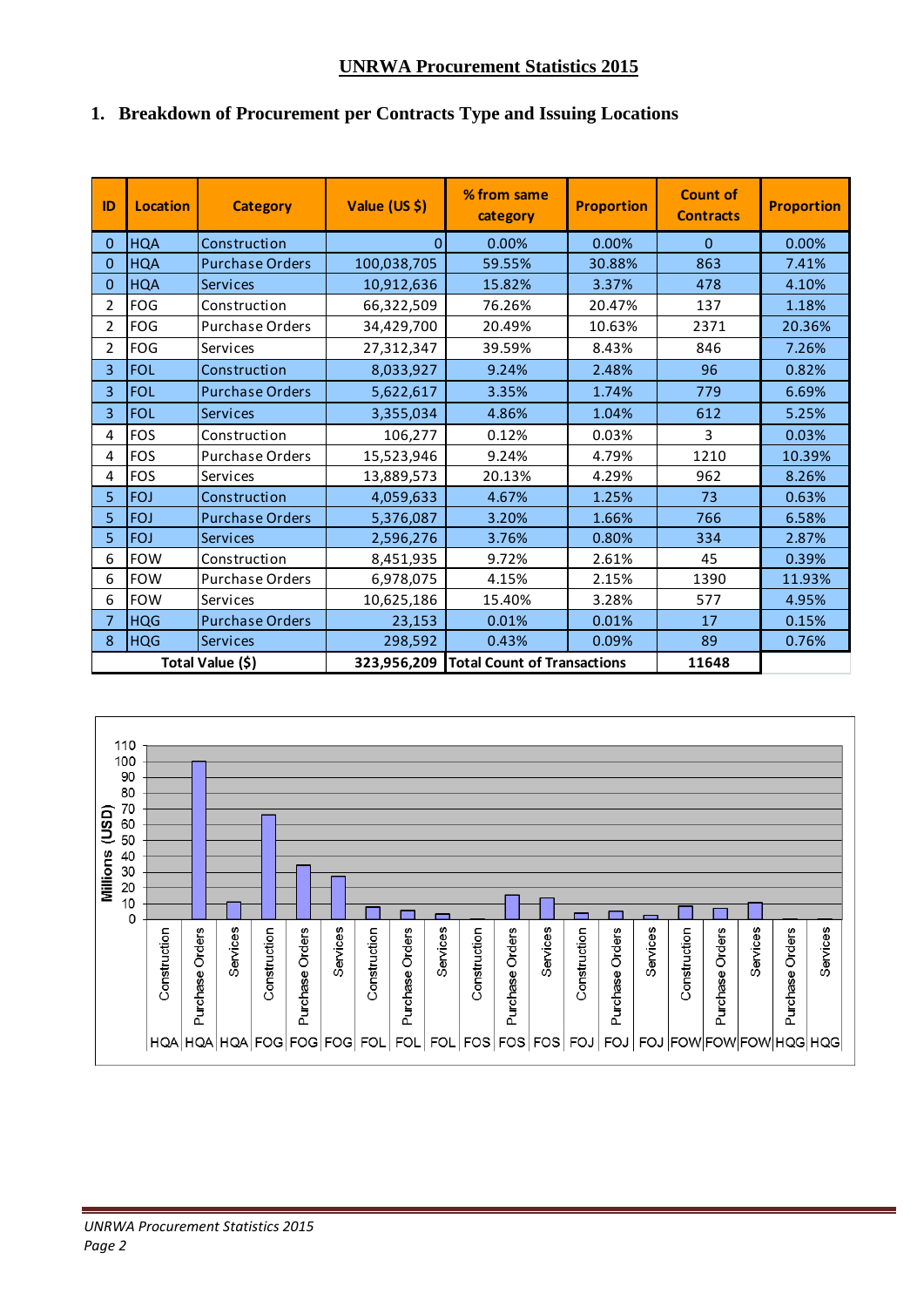#### **2. Summary of Procurement Value per Issuing Location**

|            | <b>Amount US \$</b> | <b>Proportion</b> |
|------------|---------------------|-------------------|
| <b>HQA</b> | 110,951,342         | 34.2%             |
| <b>FOG</b> | 128,064,555         | 39.5%             |
| <b>FOL</b> | 17,011,578          | 5.3%              |
| <b>FOS</b> | 29,519,796          | 9.1%              |
| <b>FOJ</b> | 12,031,996          | 3.7%              |
| <b>FOW</b> | 26,055,196          | 8.0%              |
| <b>HQG</b> | 321,746             | 0.1%              |
|            | 323,956,209         | <b>US Dollar</b>  |



**3. Comparison between 2014 and 2015 Total Procurement Volume per Contracts Type**

#### **2015**

|                        | <b>Total</b> | <b>Proportion   Count   Proportion</b> |       |      |
|------------------------|--------------|----------------------------------------|-------|------|
| <b>Purchase Orders</b> | 167,992,284  | 52%                                    | 7396  | 63%  |
| <b>Construction</b>    | 86,974,282   | 27%                                    | 354   | 3%   |
| <b>Services</b>        | 68,989,643   | 21%                                    | 3898  | 33%  |
|                        | 323,956,209  | 100%                                   | 11648 | 100% |



#### **2014**

|                        | <b>Total</b> | <b>Proportion Count Proportion</b> |      |      |
|------------------------|--------------|------------------------------------|------|------|
| <b>Purchase Orders</b> | 187,619,758  | 67%                                | 5883 | 74%  |
| <b>Construction</b>    | 44,731,273   | 16%                                | 166  | 2%   |
| <b>Services</b>        | 46,396,669   | 17%                                | 1899 | 24%  |
|                        | 278,747,701  | 100%                               | 7948 | 100% |

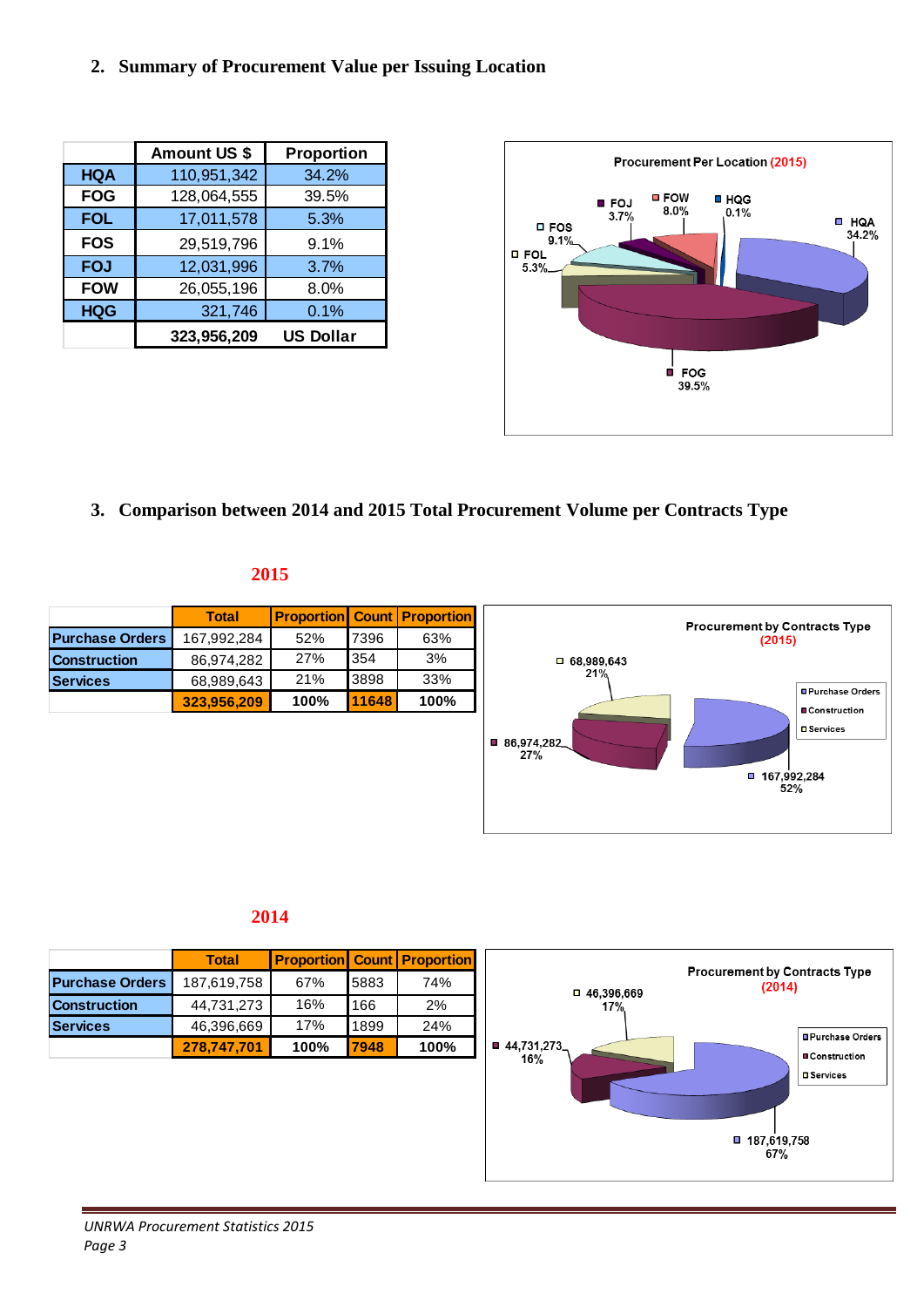#### **4. Purchase Order Count by Destination**

|                 |               |            | <b>Delivery Location</b> |            |     |            |            |            |               |  |  |
|-----------------|---------------|------------|--------------------------|------------|-----|------------|------------|------------|---------------|--|--|
|                 |               | <b>FOG</b> | <b>FOL</b>               | <b>FOS</b> | FOJ | <b>FOW</b> | <b>HQG</b> | <b>HQA</b> | <b>Totals</b> |  |  |
|                 | <b>HQA</b>    | 237        | 82                       | 74         | 135 | 87         |            | 248        | 863           |  |  |
|                 | <b>FOG</b>    | 2370       |                          |            |     |            |            |            | 2371          |  |  |
|                 | <b>FOL</b>    |            | <b>779</b>               |            |     |            |            |            | 779           |  |  |
|                 | <b>FOS</b>    |            |                          | 1210       |     |            |            |            | 1210          |  |  |
| POISSUING Field | <b>FOJ</b>    |            |                          |            | 763 |            |            |            | 766           |  |  |
|                 | <b>FOW</b>    |            |                          |            |     | 1383       |            |            | 1390          |  |  |
|                 | <b>HQG</b>    |            |                          |            |     |            | 14         |            | 17            |  |  |
|                 | <b>Totals</b> | 2608       | 862                      | 1284       | 900 | 1473       | 19         | 250        | 7,396         |  |  |



#### **5. Purchase Order Dollar Values by Destination**

|             |                  |             | <b>Delivery Location</b> |              |            |              |            |            |                  |  |
|-------------|------------------|-------------|--------------------------|--------------|------------|--------------|------------|------------|------------------|--|
|             |                  | <b>FOG</b>  | <b>FOL</b>               | <b>FOS</b>   | <b>FOJ</b> | <b>FOW</b>   | <b>HQG</b> | <b>HQA</b> | <b>Totals \$</b> |  |
|             | <b>HQA</b>       | 76,723,577  | 3,908,911                | 7,618,969    | 6,588,779  | 4,496,952    |            | 701,518    | 100,038,705      |  |
|             | <b>FOG</b>       | 34,426,741  |                          |              |            |              | 2,959      | 01         | 34,429,700       |  |
| POISSUMBING | FOL              |             | 5,622,617                |              |            |              |            |            | 5,622,617        |  |
|             | <b>FOS</b>       |             | 01                       | 15,523,946   |            |              |            | 01         | 15,523,946       |  |
|             | <b>FOJ</b>       |             | 29,788                   |              | 5,342,662  |              |            | 3,637      | 5,376,087        |  |
|             | <b>FOW</b>       | 335,249     | OI                       |              | 3,379      | 6,627,776    | 11,671     | OI         | 6,978,075        |  |
|             | <b>HQG</b>       |             |                          |              |            | 618          | 22,535     |            | 23,153           |  |
|             | <b>Totals \$</b> | 111,485,567 | 9,561,316                | 23, 142, 915 | 11,934,820 | 11, 125, 346 | 37,166     | 705,155    | 167,992,284      |  |



*UNRWA Procurement Statistics 2015 Page 4*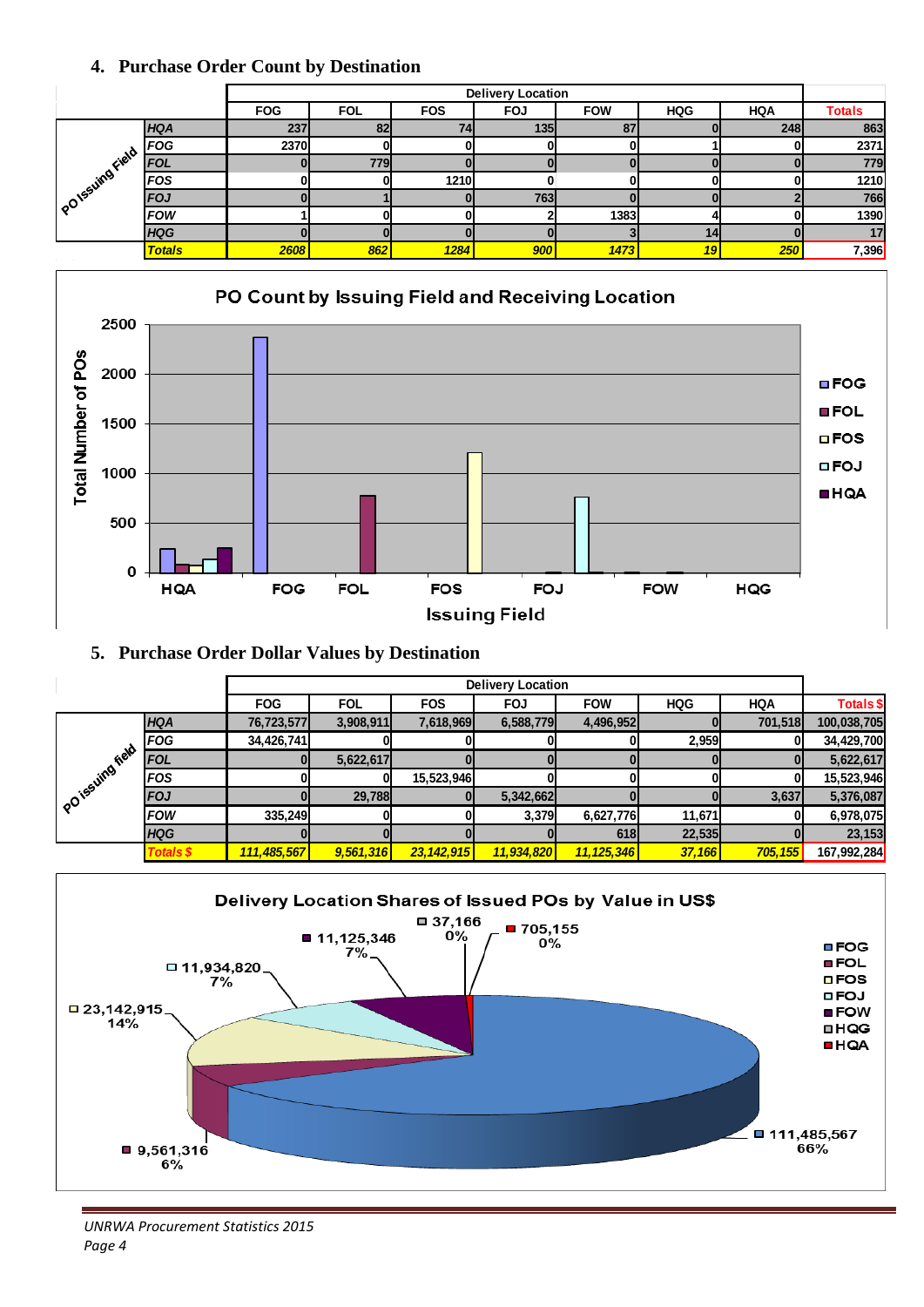

#### **6. Procurement Top 10 Countries of Vendors**

| <b>Country</b>         | <b>Amount in \$</b> | <b>No. of Contracts</b> |
|------------------------|---------------------|-------------------------|
| <b>Palestine</b>       | 145,511,128         | 4,830                   |
| Lebanon                | 32,088,617          | 1,524                   |
| <b>Syria</b>           | 29,129,589          | 2,149                   |
| Jordan                 | 28,203,325          | 1,874                   |
| <b>Israel</b>          | 25,849,855          | 636                     |
| <b>Turkey</b>          | 23,456,543          | 84                      |
| <b>UAE</b>             | 7,655,417           | 69                      |
| <b>Italy</b>           | 6,664,491           | 34                      |
| <b>Netherlands</b>     | 5,777,869           | 44                      |
| <b>Cyprus</b>          | 5,301,831           | 61                      |
| <b>Other Countries</b> | 14,317,541          | 343                     |
| <b>Grand Total</b>     | 323,956,209         | 11,648                  |

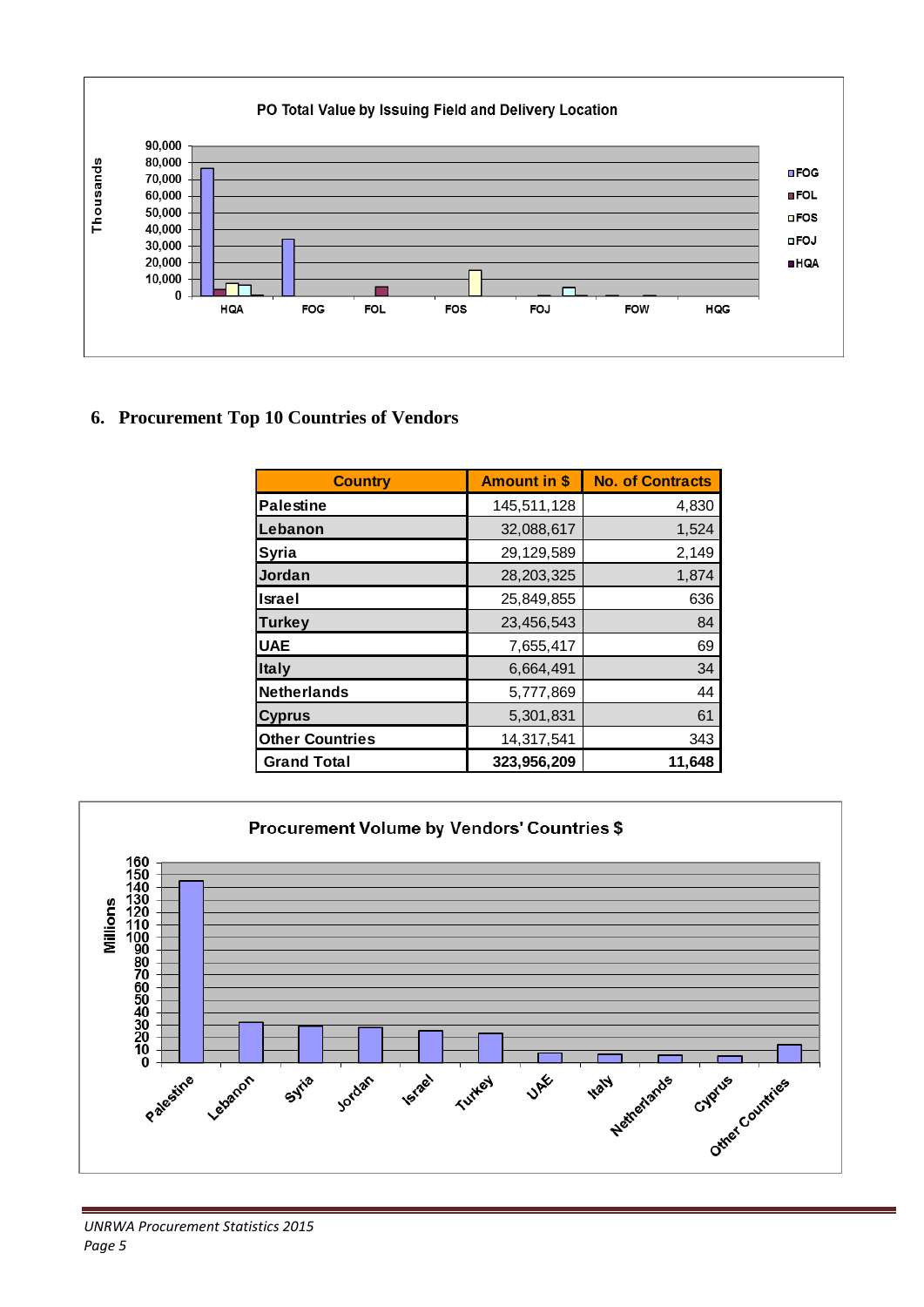| S.No.          | <b>Vendor Country</b> | Total_USD   | <b>No. of Contracts</b> |
|----------------|-----------------------|-------------|-------------------------|
| 1              | Palestine             | 145,511,128 | 4,830                   |
| $\overline{2}$ | Lebanon               | 32,088,617  | 1,524                   |
| 3              | Syria                 | 29,129,589  | 2,149                   |
| 4              | Jordan                | 28,203,325  | 1,874                   |
| 5              | <b>Israel</b>         | 25,849,855  | 636                     |
| 6              | <b>Turkey</b>         | 23,456,543  | 84                      |
| $\overline{7}$ | <b>UAE</b>            | 7,655,417   | 69                      |
| 8              | Italy                 | 6,664,491   | 34                      |
| 9              | Netherlands           | 5,777,869   | 44                      |
| 10             | Cyprus                | 5,301,831   | 61                      |
| 11             | Denmark               | 4,676,020   | 127                     |
| 12             | India                 | 2,238,527   | 8                       |
| 13             | <b>UK</b>             | 1,958,256   | 27                      |
| 14             | Canada                | 1, 142, 165 | 9                       |
| 15             | Egypt                 | 862,126     | 14                      |
| 16             | Norway                | 674,608     | 4                       |
| 17             | Pakistan              | 480,951     | $\overline{c}$          |
| 18             | Switzerland           | 313,395     | 5                       |
| 19             | <b>Bahrain</b>        | 252,866     | 1                       |
| 20             | Germany               | 226,911     | 18                      |
| 21             | <b>USA</b>            | 204,632     | 20                      |
| 22             | Japan                 | 192,315     | 3                       |
| 23             | Belgium               | 154,941     | 24                      |
| 24             | France                | 143,470     | 8                       |
| 25             | Portugal              | 129,836     | 3                       |
| 26             | Austria               | 116,011     | 11                      |
| 27             | Oman                  | 114,280     | 9                       |
| 28             | Qatar                 | 100,500     | 1                       |
| 29             | China                 | 90,795      | 16                      |
| 30             | New Zealand           | 71,900      | 3                       |
| 31             | Ireland               | 66,273      | 13                      |
| 32             | Singapore             | 41,510      | 1                       |
| 33             | Spain                 | 28,938      | 4                       |
| 34             | South Africa          | 10,800      | $\mathbf 1$             |
| 35             | <b>Brazil</b>         | 8,181       | 3                       |
| 36             | Greece                | 7,973       | 3                       |
| 37             | Armenia               | 5,689       | 1                       |
| 38             | Indonesia             | 2,250       | $\overline{c}$          |
| 39             | Sweden                | 798         | 1                       |
| 40             | Russia                | 624         | 1                       |
|                | <b>Grand Total</b>    | 323,956,209 | 11,648                  |

# **7. Procurement (Goods, Services & Construction) per Suppliers/Contractors Country of Origin (Full List)**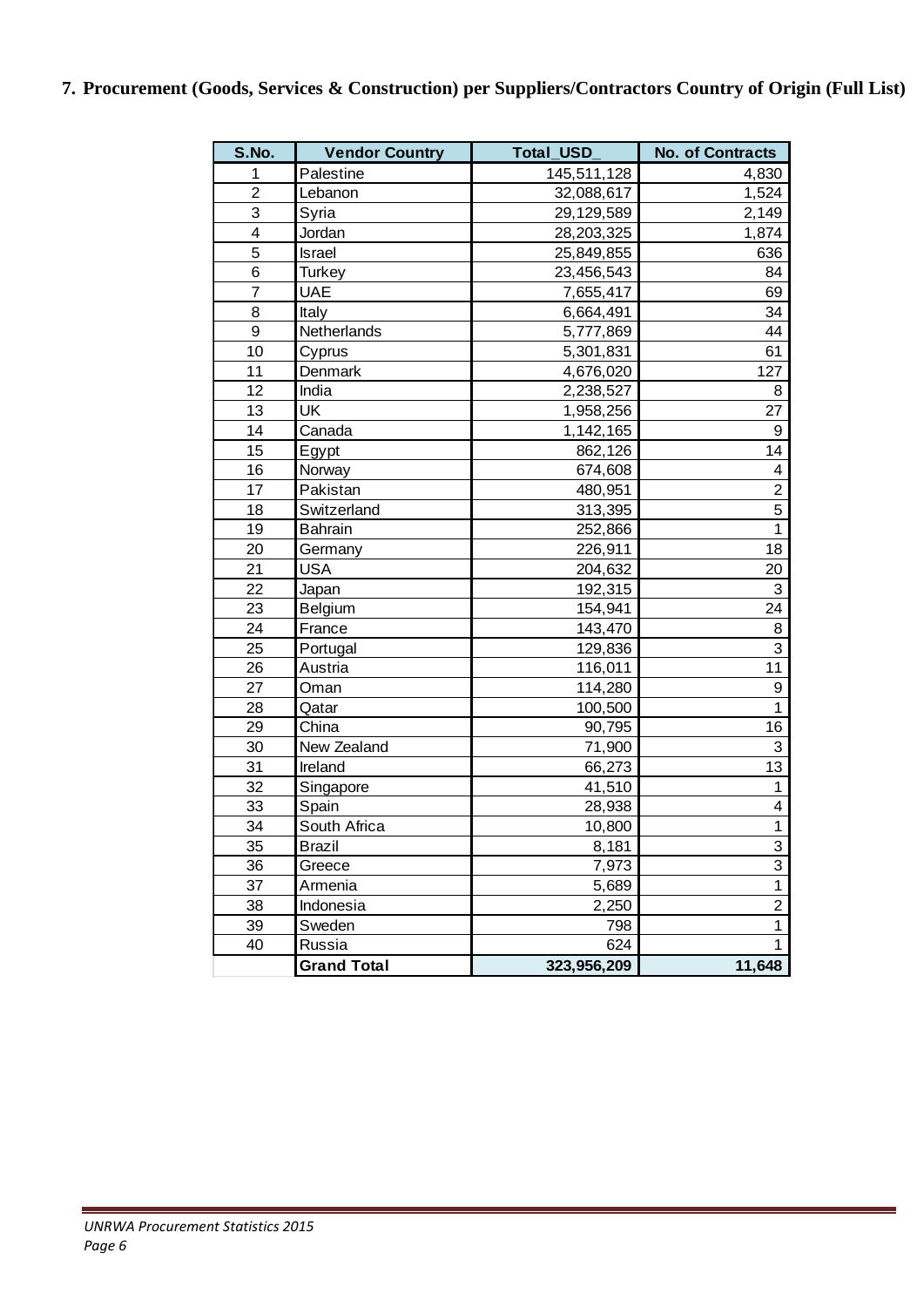# **8. Analysis by Threshold of Contracts for Goods, Construction and Services**

| <b>Purchase Orders</b>                        |                                     |  |                |            |                      |                        |                         |                |                         |            |                |                      |               |            |               |
|-----------------------------------------------|-------------------------------------|--|----------------|------------|----------------------|------------------------|-------------------------|----------------|-------------------------|------------|----------------|----------------------|---------------|------------|---------------|
|                                               |                                     |  | <b>HQA</b>     | <b>FOG</b> |                      | <b>FOL</b>             | <b>FOS</b>              | <b>FOJ</b>     |                         | <b>FOW</b> | <b>HQG</b>     |                      | <b>Totals</b> |            | %             |
|                                               | No. of Contracts                    |  | 28             |            |                      |                        |                         |                |                         |            |                |                      |               | 31         | 0.4%          |
| > \$1m                                        | <b>Value</b>                        |  | 47,334,663     | 3.084.927  |                      |                        |                         | 1,712,953      |                         |            |                |                      | 52.132.544    |            | 31.0%         |
|                                               | <mark>No. of Contracts</mark><br>28 |  |                | 5          | $\blacktriangleleft$ | 3                      |                         |                |                         |            |                |                      | 38            | 0.5%       |               |
| 500k-1m                                       | Value                               |  | 20,381,915     | 3,100,443  |                      | 849,733                | 1,943,701               | 673,023        |                         |            |                |                      | 26,948,815    |            | 16.0%         |
|                                               | <b>No. of Contracts</b>             |  | 89             |            | 74                   | 6                      | 32                      | $\overline{2}$ |                         | 3          |                |                      |               | 206        | 2.8%          |
| 100-500k                                      | <b>Value</b>                        |  | 20,349,552     | 14,273,084 |                      | 1,168,105              | 5,231,794               | 483.744        |                         | 638,410    |                |                      | 42,144,689    |            | 25.1%         |
|                                               | <b>No. of Contracts</b>             |  | 288            |            | 339                  | 85                     | 215                     | 72             |                         | 150        |                |                      |               | 1,149      | 15.5%         |
| 10-100k                                       | <b>Value</b>                        |  | 10,914,960     | 10,674,140 |                      | $\overline{2,}128,747$ | 7,083,207               | 1,441,695      |                         | 3,722,637  |                |                      | 35,965,386    |            | 21.4%         |
|                                               | No. of Contracts                    |  | 430            |            | 1,951                | 687                    | 960                     | 690            |                         | 1,237      |                | 17                   |               | 5,972      | 80.7%         |
| < 10k                                         | Value                               |  | 1,057,616      | 3,297,106  |                      | 1,476,031              | 1,265,244               | 1,064,672      |                         | 2,617,028  |                | 23,153               | 10,800,850    |            | 6.4%          |
| <b>Contract Count</b>                         |                                     |  | 863            |            | 2,371                | 779                    | 1,210                   | 766            |                         | 1,390      |                | 17                   |               | 7,396      |               |
| Value \$                                      |                                     |  | 100,038,705    | 34,429,700 |                      | 5,622,617              | 15,523,946              | 5,376,087      |                         | 6,978,075  |                | 23,153               | 167,992,284   |            |               |
| <b>Construction and Maintenance Contracts</b> |                                     |  |                |            |                      |                        |                         |                |                         |            |                |                      |               |            |               |
|                                               |                                     |  |                | <b>FOG</b> |                      | <b>FOL</b>             | <b>FOS</b>              | <b>FOJ</b>     |                         |            | <b>FOW</b>     |                      | <b>Totals</b> |            | $\frac{9}{6}$ |
|                                               | <b>No. of Contracts</b>             |  |                | 23         |                      | 3                      |                         |                |                         |            | $\overline{2}$ |                      | 28            |            | 7.9%          |
| > \$1m                                        | <b>Value</b>                        |  |                | 49,058,325 |                      | 4,962,165              |                         |                |                         |            | 2,998,000      |                      | 57,018,490    |            | 65.6%         |
|                                               | No. of Contracts                    |  |                | 15         |                      | $\mathbf 1$            |                         |                |                         |            | 3              |                      | 20            |            | 5.6%          |
| 500k-1m                                       | <b>Value</b>                        |  |                | 11,507,946 |                      | 654,362                |                         |                | 893,177                 |            | 1,878,500      |                      | 14,933,985    |            | 17.2%         |
|                                               | <b>No. of Contracts</b>             |  |                | 10         |                      | 3                      |                         |                | $\overline{\mathbf{z}}$ |            | 10             |                      | 8.5%<br>30    |            |               |
| 100-500k                                      | <b>Value</b>                        |  |                | 2,477,826  |                      | 830,738                |                         |                | 872,085                 | 2,595,402  |                |                      | 6,776,052     |            | 7.8%          |
|                                               | No. of Contracts                    |  |                | 58         |                      | 37                     | $\overline{\mathbf{2}}$ |                | 41                      |            | 22             | 160                  |               | 45.2%      |               |
| 10-100k                                       | <b>Value</b>                        |  |                | 3,182,445  |                      | 1,370,930              | 97,670                  | 2,172,171      |                         |            | 950,340        | 7,773,557            |               | 8.9%       |               |
|                                               | No. of Contracts                    |  |                | 31         |                      | 52                     | $\mathbf 1$             |                | 24                      |            | 8              |                      | 116           |            | 32.8%         |
| $<$ 10 $k$                                    | <b>Value</b>                        |  |                | 95,967     |                      | 215,733                | 8,607                   |                | 122,200                 |            | 29,693         |                      | 472,199       |            | 0.5%          |
| <b>Contract Count</b>                         |                                     |  |                | 137        |                      | 96                     | 3                       |                | 73                      |            | 45             |                      | 354           |            |               |
| Value \$                                      |                                     |  |                | 66,322,509 |                      | 8,033,927              | 106,277                 | 4,059,633      |                         |            | 8,451,935      |                      | 86.974.282    |            |               |
| <b>Service Contracts</b>                      |                                     |  |                |            |                      |                        |                         |                |                         |            |                |                      |               |            |               |
|                                               |                                     |  | <b>HQA</b>     | <b>FOG</b> |                      | <b>FOL</b>             | <b>FOS</b>              | <b>FOJ</b>     |                         | <b>FOW</b> | <b>HQG</b>     |                      | <b>Totals</b> |            | $\%$          |
|                                               | No. of Contracts                    |  | $\overline{2}$ |            |                      |                        | $\overline{4}$          |                |                         |            |                |                      |               | 14         | 0.4%          |
| > \$1m                                        | Value                               |  | 3,672,191      | 10,299,877 |                      |                        | 6,930,906               |                |                         | 2,860,125  |                |                      | 23,763,099    |            | 34.4%         |
|                                               | No. of Contracts                    |  |                |            |                      |                        |                         |                |                         |            |                |                      |               | 10         | 0.3%          |
| 500k-1m                                       | <b>Value</b>                        |  | 943,251        | 4,331,663  |                      |                        |                         |                |                         | 1,474,423  |                | 6,749,337            |               |            | 9.8%          |
|                                               | No. of Contracts                    |  | 12             |            | 36                   | 6                      | 16                      | 6              |                         | 13         |                | $\blacktriangleleft$ |               | 90         | 2.3%          |
| 100-500k                                      | Value                               |  | 2,864,962      | 7,789,755  |                      | 1,261,642              | 3,246,167               | 1,328,826      |                         | 3,251,187  |                | 100,500              | 19,843,039    |            | 28.8%         |
|                                               | <b>No. of Contracts</b>             |  | 76             |            | 108                  | 41                     | 71                      | 28             |                         | 66         |                | -1                   |               | 391        | 10.0%         |
|                                               |                                     |  | 2,232,440      |            |                      |                        | 2,611,322               | 866,000        |                         | 1,895,257  |                |                      |               | 12,655,800 |               |
| 10-100k                                       | Value                               |  |                | 3,896,821  |                      | 1,138,961              |                         |                |                         |            |                | 15,000               |               |            | 18.3%         |
|                                               | No. of Contracts                    |  | 387            |            | 688                  | 565                    | 871                     | 300            |                         | 495        |                | 87                   |               | 3,393      | 87.0%         |
| $10k$                                         | Value                               |  | 1,199,793      | 994,231    |                      | 954,430                | 1,101,178               | 401,451        |                         | 1,144,194  |                | 183,092              | 5,978,369     |            | 8.7%          |
| <b>Contract Count</b>                         |                                     |  | 478            |            | 846                  | 612                    | 962                     | 334            |                         | 577        |                | 89                   |               | 3,898      |               |
| Value \$                                      |                                     |  | 10,912,636     | 27,312,347 |                      | 3,355,034              | 13,889,573              | 2,596,276      |                         | 10,625,186 |                | 298,592              | 68,989,643    |            |               |

*UNRWA Procurement Statistics 2015*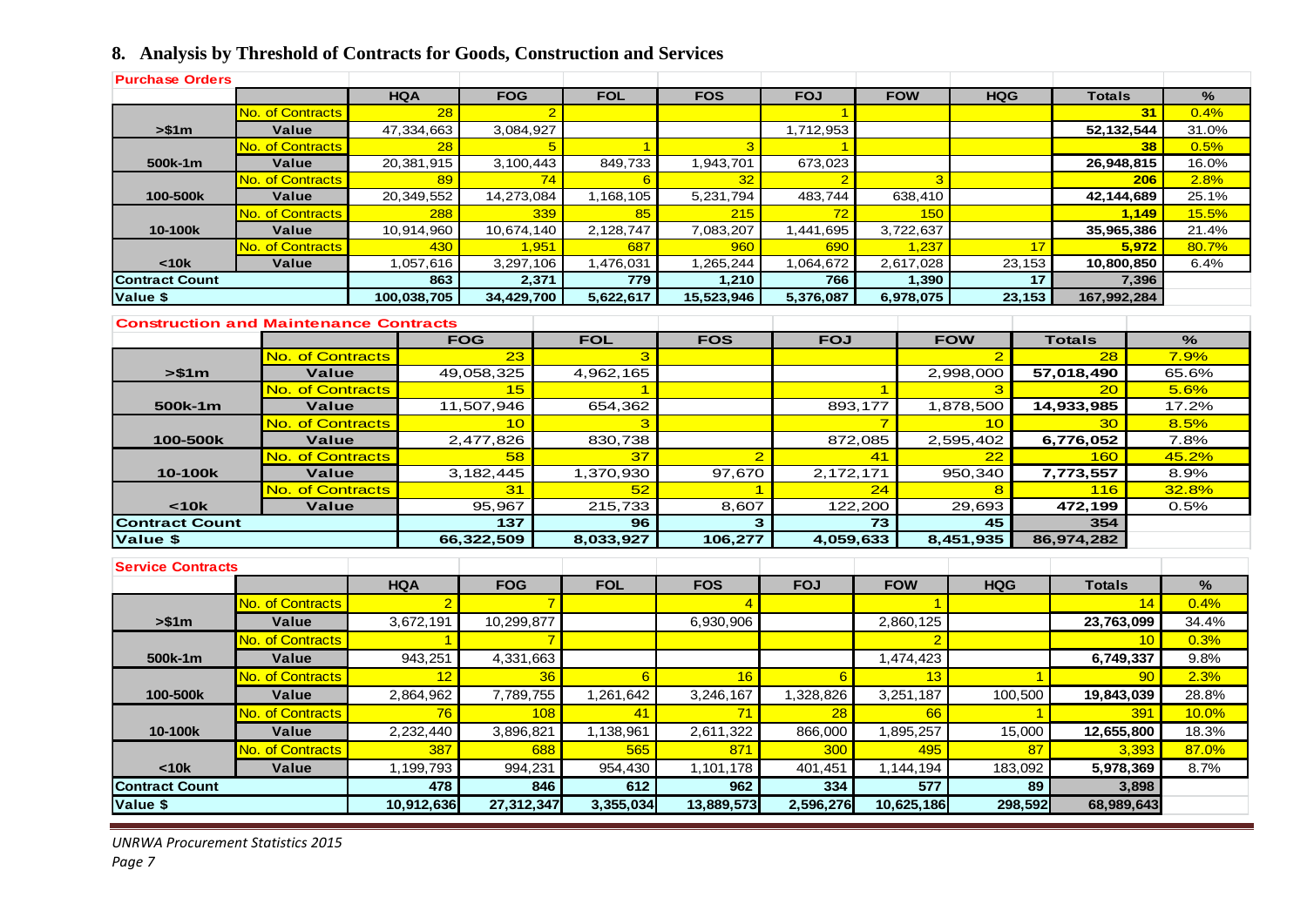#### **8. Procurement per Type of Fund**

|                           |                                      | <b>Procurement in 2015</b>  |               |     |  |  |  |  |  |  |
|---------------------------|--------------------------------------|-----------------------------|---------------|-----|--|--|--|--|--|--|
| <b>Contract Type</b>      | <b>Regular Fund</b>                  | <b>Project Fund</b><br>$\%$ |               |     |  |  |  |  |  |  |
| Goods                     | \$50,527,322                         | 63%                         | \$117,464,961 | 48% |  |  |  |  |  |  |
| <b>Services Contracts</b> | \$26,157,924                         | 33%                         | \$42,831,719  | 18% |  |  |  |  |  |  |
| <b>Works Contracts</b>    | \$3,317,928                          | 4%                          | \$83,656,354  | 34% |  |  |  |  |  |  |
|                           | \$243,953,035<br>\$80,003,174<br>25% |                             |               |     |  |  |  |  |  |  |



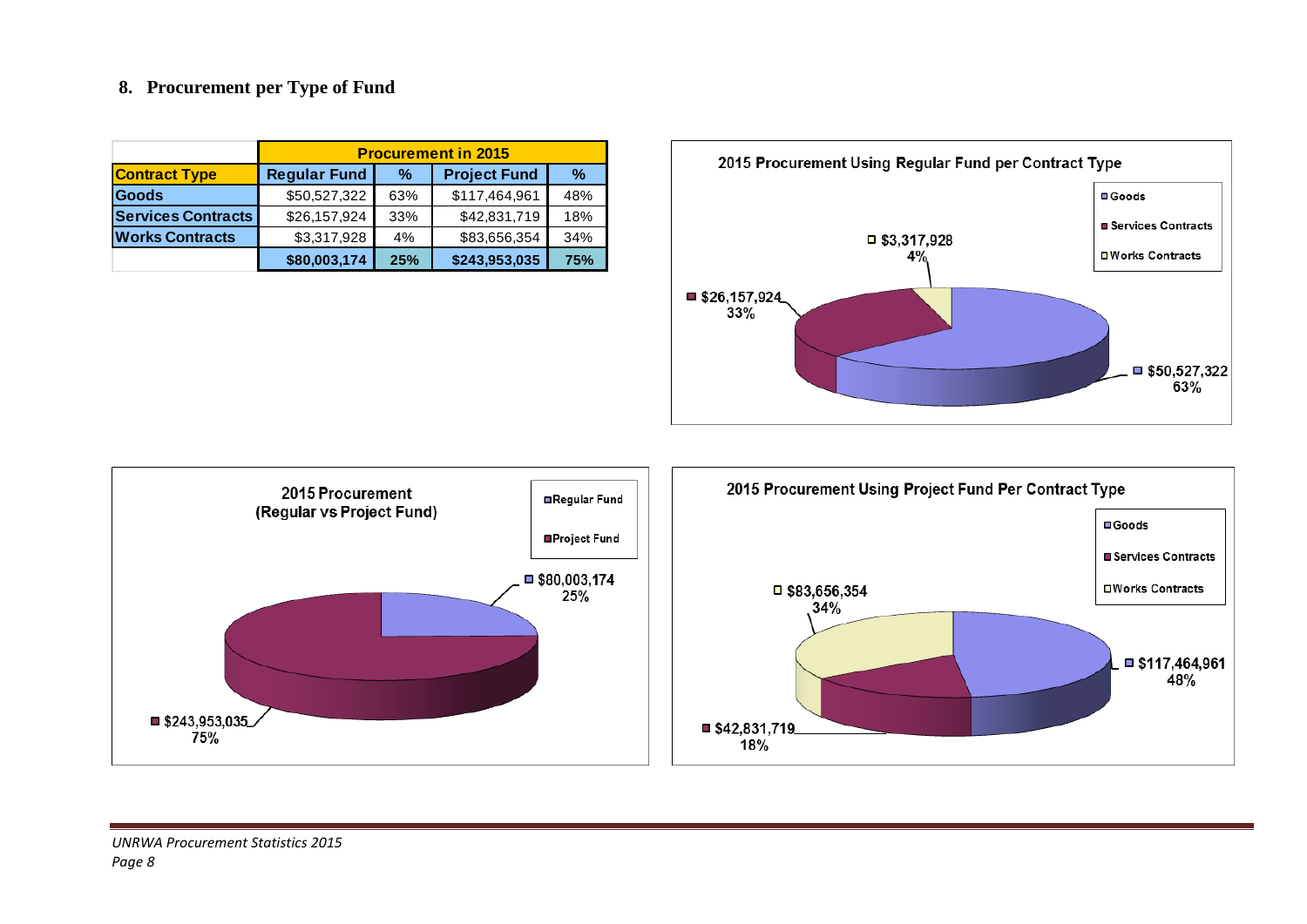## 9. **Purchase of Goods – Items listed based on UNSPSC main group and ranked by the highest dollar value**

| <b>UNSPSC</b> | <b>Description</b>                                                                            | <b>Total</b> |
|---------------|-----------------------------------------------------------------------------------------------|--------------|
| 50000000      | Food                                                                                          | 82,896,595   |
| 51000000      | Drugs and Pharmaceutical Products                                                             | 17,823,404   |
| 15000000      | Fuels and Fuel Additives and Lubricants and Anti corrosive Materials                          | 9,886,353    |
| 25000000      | Vehicles and their Accessories and Components                                                 | 7,930,806    |
| 43000000      | Information Technology Broadcasting and Telecommunications                                    | 7,188,580    |
| 55000000      | <b>Published Products</b>                                                                     | 4,454,641    |
| 56000000      | Furniture and Furnishings                                                                     | 4,265,756    |
| 52000000      | Domestic Appliances and Supplies and Consumer Electronic Products                             | 4,237,175    |
| 53000000      | Apparel and Luggage and Personal Care Products                                                | 3,481,682    |
| 42000000      | Medical Equipment and Accessories and Supplies                                                | 3,254,466    |
| 24000000      | Material Handling, Conditioning, Storage Machinery and their Accessories and Supplies         | 2,824,955    |
| 60000000      | Musical Instruments, Games, Toys, Arts, Crafts, Educational Equipment, Accessories & Supplies | 2,583,559    |
| 14000000      | Paper Materials and Products                                                                  | 2,558,315    |
| 44000000      | Office Equipment and Accessories and Supplies                                                 | 2,411,236    |
| 26000000      | Power Generation and Distribution Machinery and Accessories                                   | 2,040,288    |
| 10000000      | Live Plant and Animal Material and Accessories and Supplies                                   | 2,026,991    |
| 41000000      | Laboratory and Measuring and Observing and Testing Equipment                                  | 1,628,237    |
| 47000000      | <b>Cleaning Equipment and Supplies</b>                                                        | 1,329,006    |
| 30000000      | Structures and Building and Construction and Manufacturing Components and Supplies            | 961,317      |
| 45000000      | Printing and Photographic and Audio and Visual Equipment and Supplies                         | 894,874      |
| 40000000      | Distribution and Conditioning Systems and Equipment and Components                            | 648,316      |
| 49000000      | Sports and Recreational Equipment and Supplies and Accessories                                | 529,359      |
| 31000000      | Manufacturing Components and Supplies                                                         | 524,955      |
| 39000000      | Electrical Systems and Lighting and Components and Accessories and Supplies                   | 300,636      |
| 23000000      | Industrial Manufacturing and Processing Machinery and Accessories                             | 297,020      |
| 46000000      | Defense and Law Enforcement and Security and Safety Equipment and Supplies                    | 285,165      |
| 27000000      | Tools and General Machinery                                                                   | 226,290      |
| 11000000      | Mineral and Textile and Inedible Plant and Animal Materials                                   | 205,933      |
| 22000000      | Building and Construction Machinery and Accessories                                           | 116,044      |
| 32000000      | Electronic Components and Supplies                                                            | 70,172       |
| 12000000      | Chemicals including Bio Chemicals and Gas Materials                                           | 56,667       |
| 13000000      | Resin and Rosin and Rubber and Foam and Film and Elastomeric Materials                        | 23,271       |
| 48000000      | Service Industry Machinery and Equipment and Supplies                                         | 14,159       |
| 20000000      | Mining and Well Drilling Machinery and Accessories                                            | 13,269       |
| 54000000      | Timepieces or Parts or Accessories                                                            | 2,789        |
|               |                                                                                               | 167,992,284  |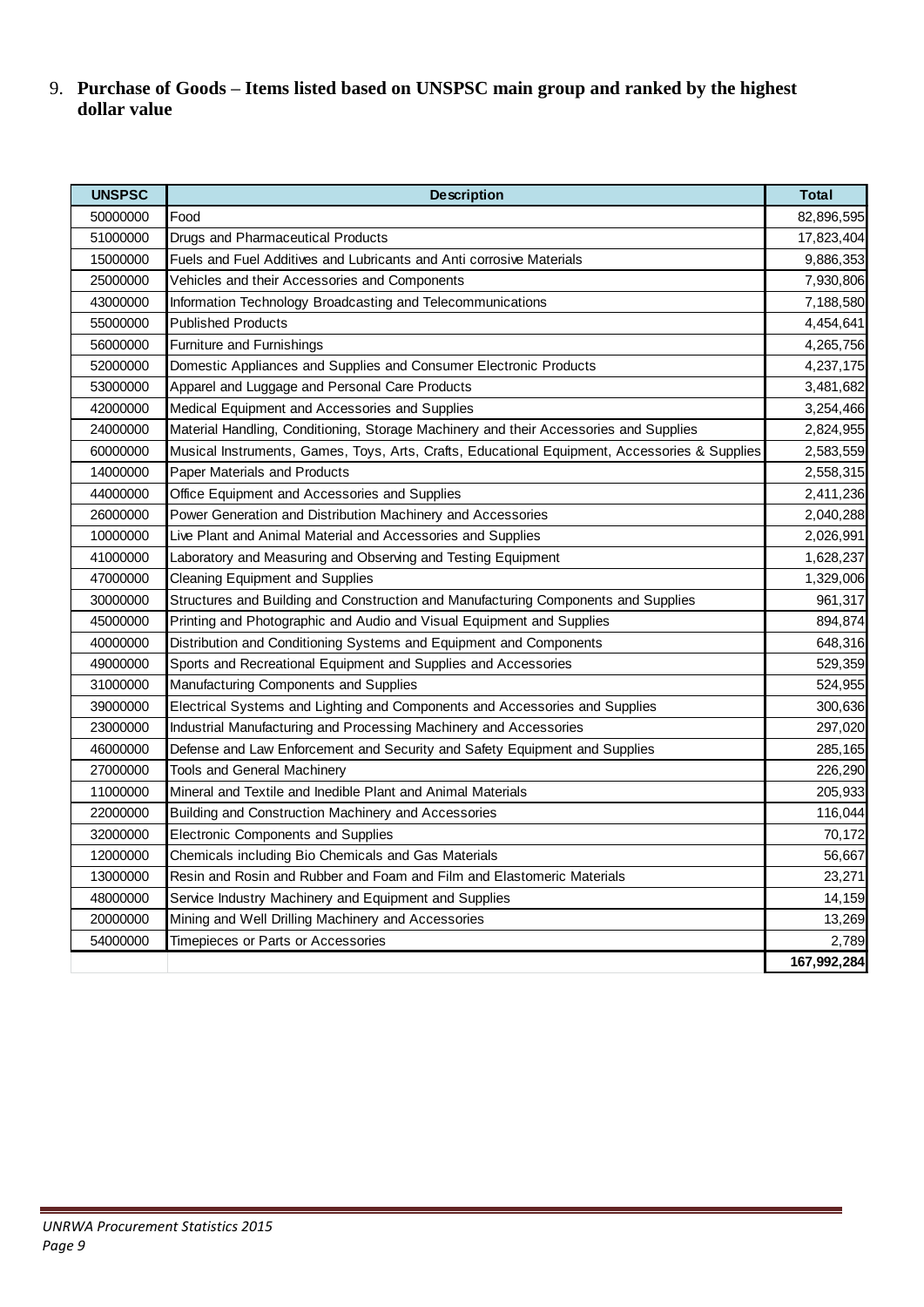

## **10. Construction, Works, Maintenance and Service Contracts Ranked by Highest \$ Value**

| <b>Construction and Works Contracts</b>             |                          |            |
|-----------------------------------------------------|--------------------------|------------|
|                                                     | Contracts Count Value \$ |            |
| <b>Construct. &amp; Alterat. of Agency Premises</b> |                          | 44,770,600 |
| Shelter Construct/Rec on Contract, Basis            | 37                       | 12,023,574 |
| <b>Buildings-Capital Work in Progress</b>           |                          | 7,942,500  |
| <b>Installations and Structure - Third Party</b>    |                          | 5,666,899  |
| <b>Repairs of Shelters on Contractual Basis</b>     |                          | 146,042    |
| <b>Repairs of Damaged Buildings &amp; Structure</b> |                          | 20,394     |
| <b>Totals</b>                                       | 113                      | 70,570,009 |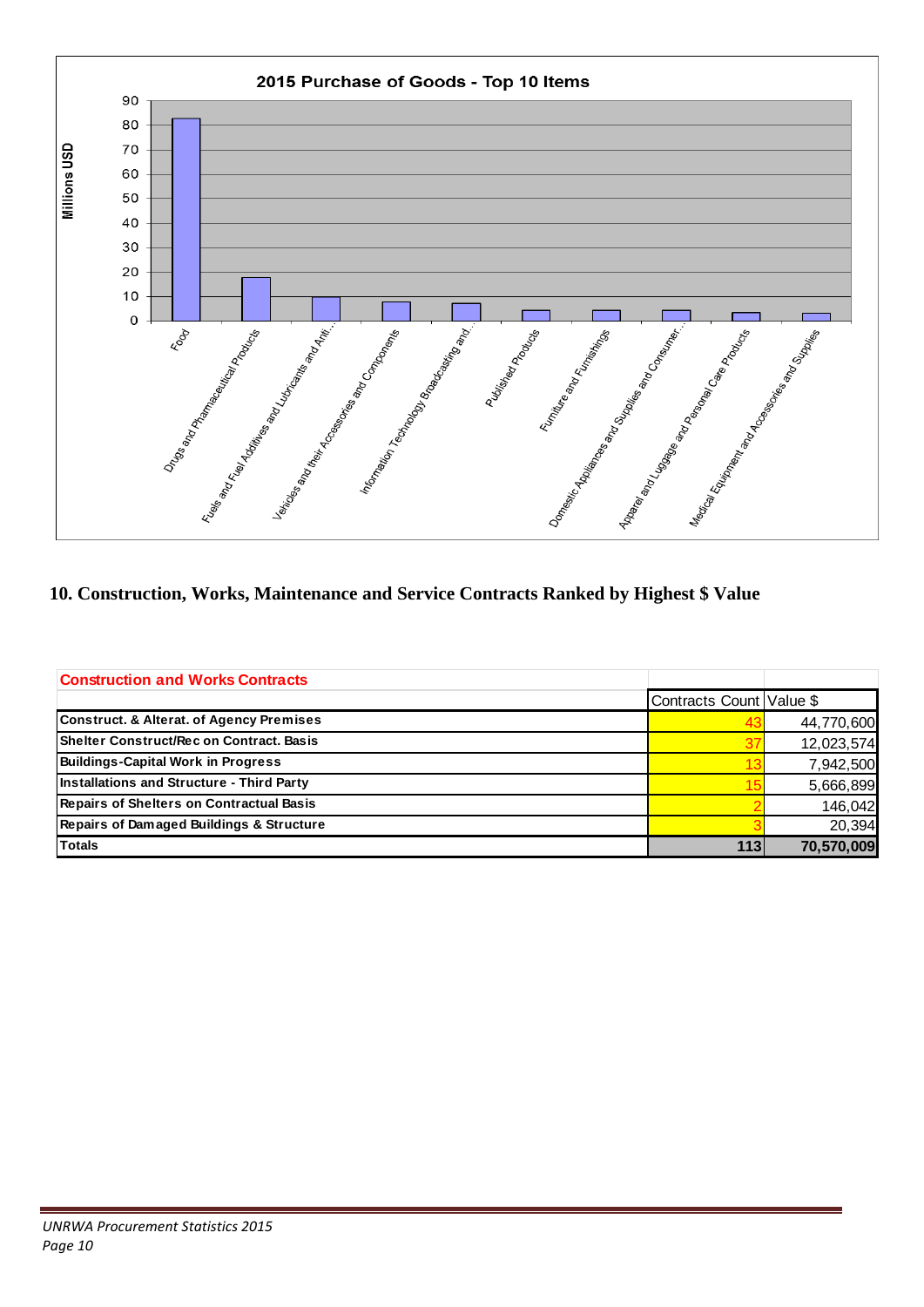

| <b>Service Contracts</b>                                                                |                       |            |
|-----------------------------------------------------------------------------------------|-----------------------|------------|
|                                                                                         | <b>Contract Count</b> | Value \$   |
| <b>Customs Clearance, Inspection, Hired Transport, Port Services</b>                    | 518                   | 23,525,962 |
| <b>Subsidies &amp; Grants</b>                                                           | 211                   | 9,893,127  |
| Utilities, Rentals, Telecommunication, Computer Time and Space Segment, Postal Services | 60 <sub>C</sub>       | 7,848,416  |
| Training, Workshops, Conferences, Accommodation, Hotel Services, Travel, Hospitality    | 915                   | 7,526,724  |
| <b>Hospital Services and Patient Subsidies</b>                                          | 95                    | 7,191,829  |
| Software Maintenance & Development                                                      |                       | 3,404,529  |
| <b>Printing Services, Advertisements, Publications and Audiovisual</b>                  | 421                   | 2,235,368  |
| Insurance, Reinsurance & GMIP                                                           | 36                    | 587,012    |
| Consultancies (Legal, Management, Audit, Etc)                                           | 92                    | 281,174    |
| <b>Visibility</b>                                                                       |                       | 197,612    |
| <b>Totals</b>                                                                           | 2916                  | 62,691,752 |